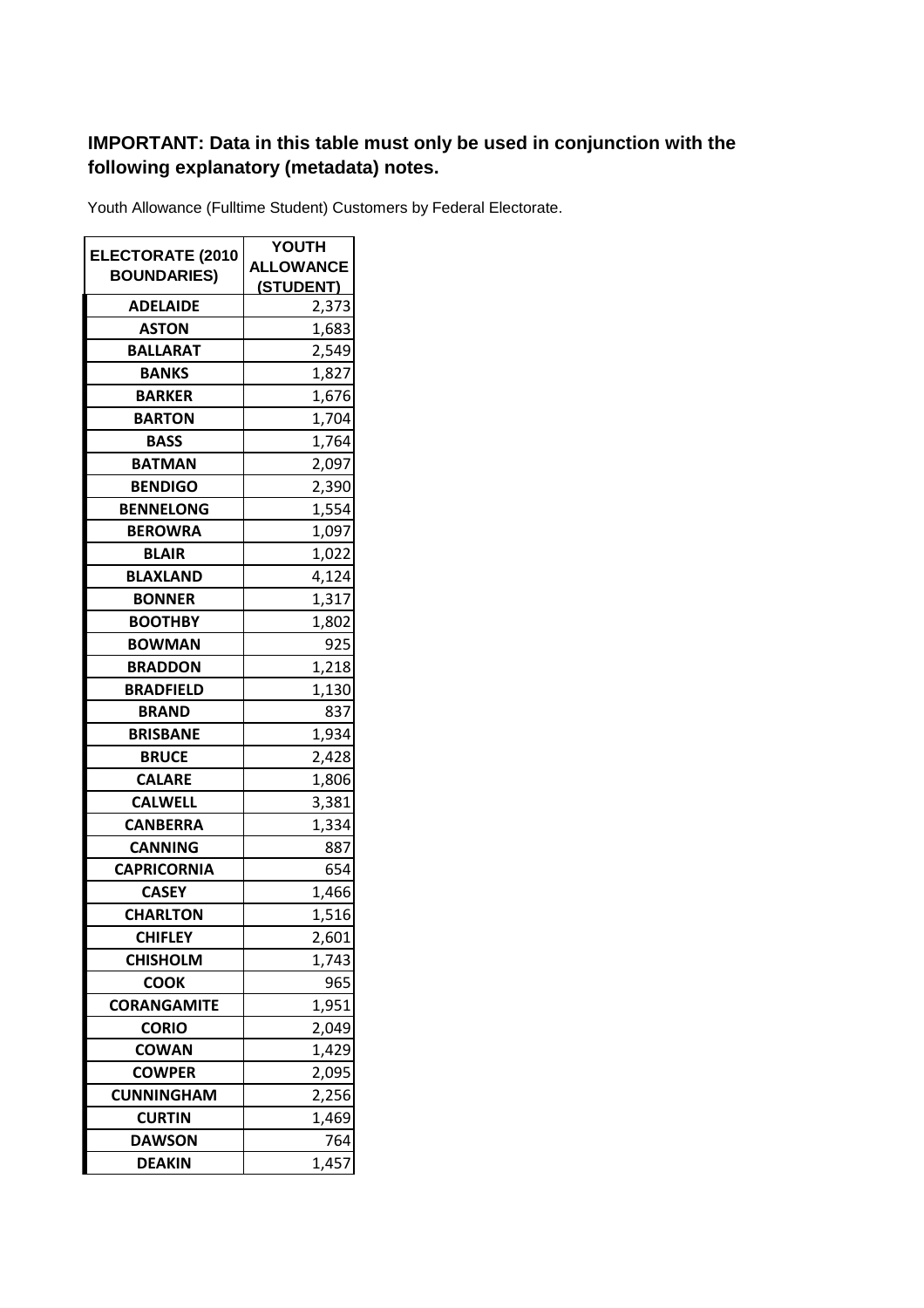| <b>DENISON</b>         | 1,863 |
|------------------------|-------|
| <b>DICKSON</b>         | 953   |
| <b>DOBELL</b>          | 1,541 |
| <b>DUNKLEY</b>         | 1,639 |
| <b>DURACK</b>          | 449   |
| <b>EDEN-MONARO</b>     | 1,374 |
| <b>FADDEN</b>          | 1,495 |
| <b>FAIRFAX</b>         | 1,573 |
| <b>FARRER</b>          | 1,795 |
| <b>FISHER</b>          | 1,277 |
| <b>FLINDERS</b>        | 1,477 |
| <b>FLYNN</b>           | 704   |
| <b>FORDE</b>           | 1,297 |
| <b>FORREST</b>         | 988   |
| <b>FOWLER</b>          | 4,129 |
| <b>FRANKLIN</b>        | 1,203 |
| <b>FRASER</b>          | 2,242 |
| <b>FREMANTLE</b>       | 1,246 |
| <b>GELLIBRAND</b>      | 2,355 |
| <b>GILMORE</b>         | 1,543 |
| <b>GIPPSLAND</b>       | 1,807 |
| <b>GOLDSTEIN</b>       | 1,036 |
| <b>GORTON</b>          | 3,506 |
| <b>GRAYNDLER</b>       | 1,925 |
| <b>GREENWAY</b>        | 1,573 |
| <b>GREY</b>            | 1,309 |
| <b>GRIFFITH</b>        | 1,879 |
| <b>GROOM</b>           | 1,270 |
| <b>HASLUCK</b>         | 1,205 |
| <b>HERBERT</b>         | 1,331 |
| <b>HIGGINS</b>         | 1,334 |
| <b>HINDMARSH</b>       | 1,795 |
| HINKLER                | 1,315 |
| <b>HOLT</b>            | 2,967 |
| <b>HOTHAM</b>          | 1,897 |
| <b>HUGHES</b>          | 1,507 |
| <b>HUME</b>            | 1,375 |
| <b>HUNTER</b>          | 1,151 |
| <b>INDI</b>            | 1,671 |
| <b>ISAACS</b>          | 2,129 |
| <b>JAGAJAGA</b>        | 1,474 |
| <b>KENNEDY</b>         | 815   |
| <b>KINGSFORD SMITH</b> | 1,654 |
| <b>KINGSTON</b>        | 1,807 |
| <b>KOOYONG</b>         | 1,528 |
| <b>LA TROBE</b>        | 1,567 |
| <b>LALOR</b>           | 2,663 |
| <b>LEICHHARDT</b>      | 1,060 |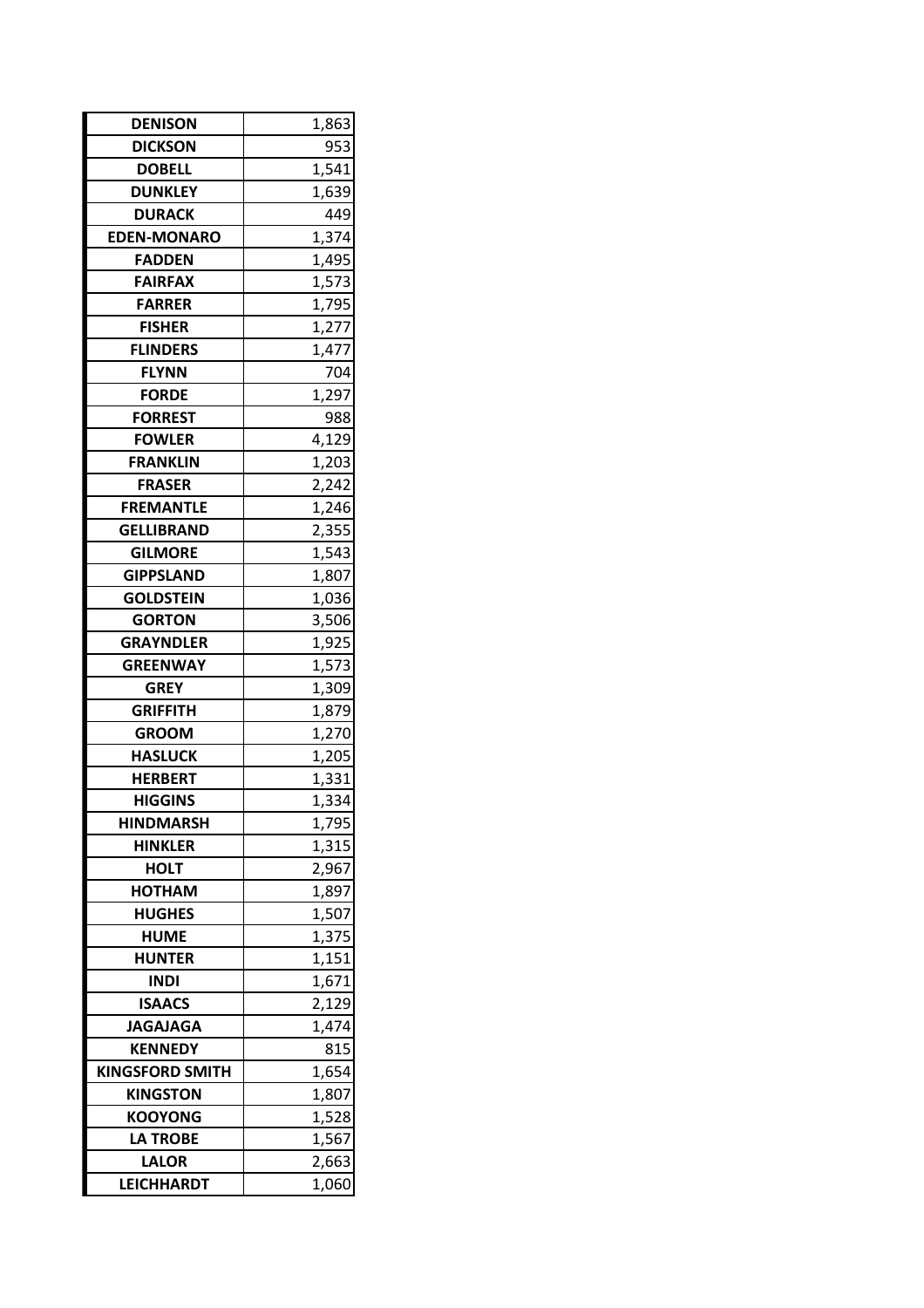| <b>LILLEY</b>          | 1,145 |  |
|------------------------|-------|--|
| <b>LINDSAY</b>         | 1,345 |  |
| <b>LINGIARI</b>        | 193   |  |
| <b>LONGMAN</b>         | 1,101 |  |
| <b>LYNE</b>            | 1,769 |  |
| <b>LYONS</b>           | 1,144 |  |
| <b>MACARTHUR</b>       | 1,531 |  |
| <b>MACKELLAR</b>       | 885   |  |
| <b>MACQUARIE</b>       | 1,348 |  |
| <b>MAKIN</b>           | 1,702 |  |
| <b>MALLEE</b>          | 1,976 |  |
| <b>MARANOA</b>         | 1,021 |  |
| <b>MARIBYRNONG</b>     | 2,130 |  |
| <b>MAYO</b>            | 1,404 |  |
| <b>MCEWEN</b>          | 1,781 |  |
| <b>MCMAHON</b>         | 3,014 |  |
| <b>MCMILLAN</b>        | 1,613 |  |
| <b>MCPHERSON</b>       | 1,729 |  |
| <b>MELBOURNE</b>       | 3,434 |  |
| <b>MELBOURNE PORTS</b> | 1,367 |  |
| <b>MENZIES</b>         | 1,465 |  |
| <b>MITCHELL</b>        | 1,075 |  |
| <b>MONCRIEFF</b>       | 1,981 |  |
| <b>MOORE</b>           | 1,178 |  |
| <b>MORETON</b>         | 2,117 |  |
| <b>MURRAY</b>          | 1,983 |  |
| <b>NEW ENGLAND</b>     | 1,874 |  |
| <b>NEWCASTLE</b>       | 2,365 |  |
| <b>NORTH SYDNEY</b>    | 1,013 |  |
| <b>O'CONNOR</b>        | 803   |  |
| <b>OXLEY</b>           | 1,649 |  |
| <b>PAGE</b>            | 2,041 |  |
| <b>PARKES</b>          | 1,515 |  |
| <b>PARRAMATTA</b>      | 2,518 |  |
| <b>PATERSON</b>        | 1,266 |  |
| <b>PEARCE</b>          | 928   |  |
| <b>PERTH</b>           | 1,441 |  |
| <b>PETRIE</b>          | 967   |  |
| <b>PORT ADELAIDE</b>   | 2,697 |  |
| <b>RANKIN</b>          | 1,942 |  |
| <b>REID</b>            | 2,210 |  |
| <b>RICHMOND</b>        | 1,894 |  |
| <b>RIVERINA</b>        | 1,807 |  |
| <b>ROBERTSON</b>       | 1,491 |  |
| <b>RYAN</b>            | 2,405 |  |
| <b>SCULLIN</b>         | 2,501 |  |
| <b>SHORTLAND</b>       | 1,278 |  |
| <b>SOLOMON</b>         | 462   |  |
|                        |       |  |